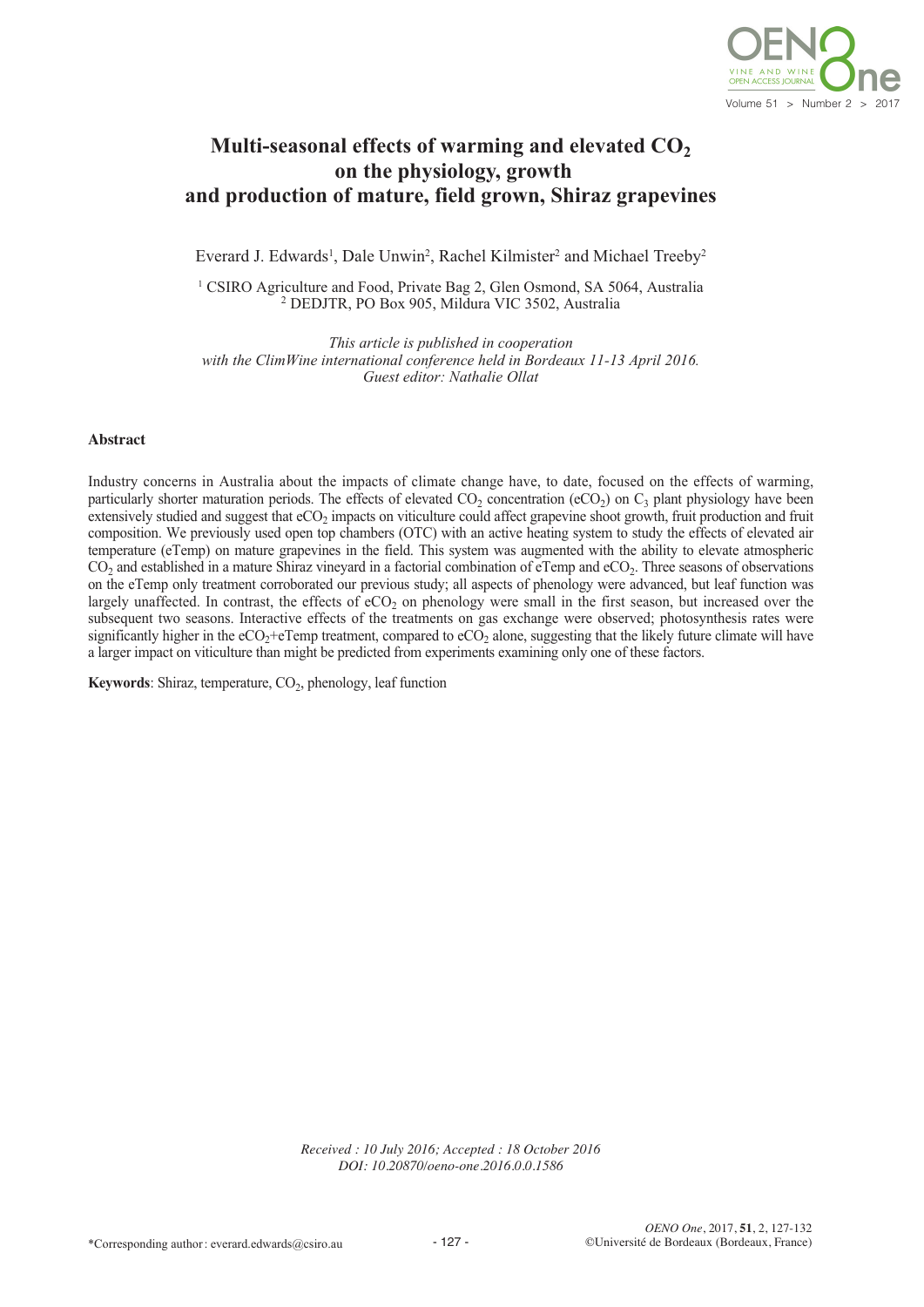# **Introduction**

There is now a large body of literature suggesting that the emission of  $CO<sub>2</sub>$ , and other gases of anthropogenic origin, is resulting in warming of the troposphere (summarised in IPCC 2014). This combination of higher  $CO<sub>2</sub>$  concentrations and warming of the atmosphere is of particular importance to viticulture, due to the longevity of plantings and a limited ability to change varieties or relocate to cooler areas due, to the cost and difficulty of doing so.

To date, industry focus has been on the potential effect of warming on vine phenology (e.g. Petrie and Sadras 2008, Webb *et al.*, 2012) and our previous work with open top chambers in the field has demonstrated that 2°C of atmospheric warming is indeed enough to cause a significant advancement of all major phenological stages (Sommer *et al.*, 2012).

However, the largest contributory factor to climate warming is  $CO<sub>2</sub>$  and atmospheric  $CO<sub>2</sub>$  concentrations are rising year on year at a rate that has been shown to affect photosynthetic rates in  $C_3$  plants, relative to pre-industrial times, (Gerhart and Ward, 2010) and is expected to have an even larger effect in the future.

To date, no viticulture experiment has been able to address the combined effects of elevated atmospheric  $CO<sub>2</sub> (eCO<sub>2</sub>)$  and elevated atmospheric temperature (eTemp) in the field. We have established an open top chamber (OTC) facility in a major Australian winegrape growing region using mature Shiraz vines, managed to current industry best practice, which is able to impose an  $eCO<sub>2</sub>$  treatment of 650 ppm and an eTemp treatment of +2°C relative to ambient, simulating the likely climate around 2075. The facility applies these treatments in a factorial design and is thus able to separate effects of  $eCO<sub>2</sub>$  and eTemp as well as be used to study their interaction. The facility was fully operational prior to the 2013/14 southern hemisphere growing season and has been running continuously since that time.

# **Materials and methods**

The experiment was established in a block of mature Shiraz grapevines at the Department of Economic Development, Jobs, Transport and Resources (DEDJTR), Irymple, Australia,. Sixteen open top chambers (OTCs), 5.4x4.8x2.4 m (LxWxH), were erected, each enclosing a single panel of three vines. The OTC structure, heating system and fan-only system are described in Sommer *et al.* (2012). The CO<sub>2</sub> enrichment system (described in Edwards *et al.*, 2016) was designed to allow  $CO<sub>2</sub>$  to quickly mix with



**Figure 1 - Proportion of buds burst (a), capfall (b) and coloured berries (c) at a time point chosen to demonstrate the effect of 2 °C of warming (light grey) and elevated CO2 (dark grey), compared to controls (black), in each of three growing seasons of treatment (only significant effects shown)**

the chamber air and be transported in and around the grapevine canopy by air movement (with or without the heating system fan running).  $CO<sub>2</sub>$  was only supplied during daylight hours, with timing adjusted weekly. As grapevines are a deciduous woody perennial plant, requiring chilling for even budburst (Mullins *et al.*, 1992), the temperature treatments were maintained over each winter.

Four chambers were assigned to each of the treatment combinations: elevated temperature (eTemp), elevated  $CO_2$  (eCO<sub>2</sub>), elevated temperature and elevated  $CO_2$  (eCO<sub>2</sub> +eTemp). The remaining four chambers were assigned as controls (chamber control) and were provided with a fan-only system to replicate the air movement generated by the heating system, without providing heating. Finally, a further four panels of vines were assigned to be nonchambered controls (chamberless control). The OTCs and chamberless control panels were distributed in a randomised design. The trial therefore consisted of 20 plots, with four replicates per treatment.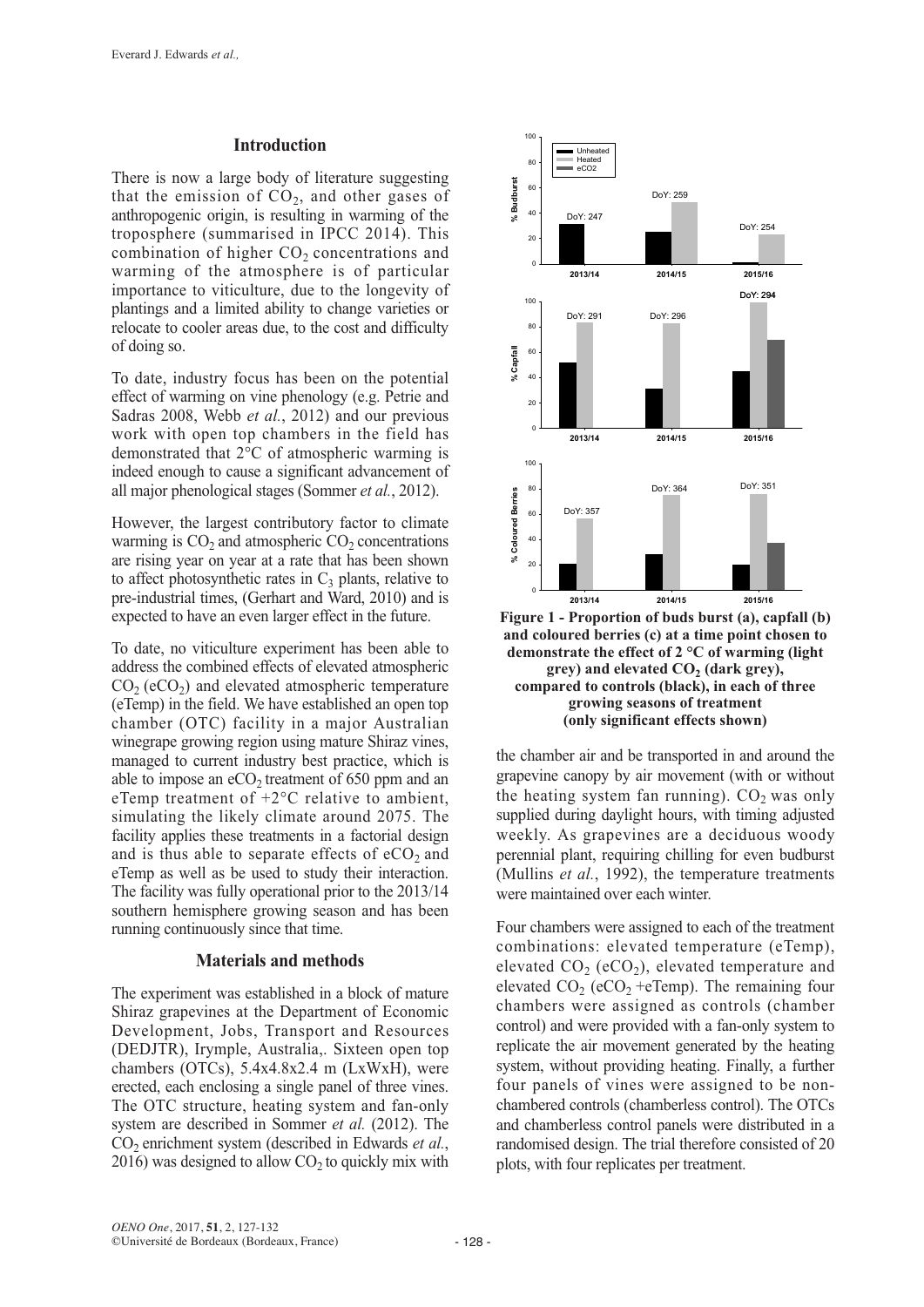Air temperature and relative humidity were logged at 15 minute intervals in each of the 20 plots using a HOBO Micro Station Datalogger (One Temp Pty Ltd, Adelaide, SA, Australia),  $CO<sub>2</sub>$  concentration measured 5 times per second in each of the OTCs provided with  $eCO<sub>2</sub>$ , and every second in the control chambers, using Li-Cor (Lincoln, NB, USA) and PP Systems (Amesbury, MA, USA)  $CO<sub>2</sub>$  sensors, respectively.

Treatments were applied immediately prior to budburst in the 2013/14 season, and maintained from that point onwards, including during winter. The data presented here represent three seasons of treatment; namely the 2013/14, 2014/15 and 2015/16 southern hemisphere growing seasons.

Vine water use was monitored at 15 minute intervals from September 2013 to June 2015 using a single SFM sap flow logging system (ICT International, Armidale, NSW) in the central vine of all 20 replicates, providing two full growing seasons of data.

The phenological stage of each replicate was determined at regular intervals according to the modified E-L system (data not shown). In addition, weekly photographs were taken and used to establish the onset of key phenological stages.

Leaf gas exchange was measured on four occasions per season on dates roughly equivalent to anthesis, canopy closure and veraison, with a final measurement after harvest. Each measurement was made on a single fully expanded sun-exposed leaf per replicate and consisted of a determination of assimilation under saturating light  $(A<sub>sat</sub>)$  at the chamber/atmospheric  $CO<sub>2</sub>$  concentration over the course of one minute, following an equilibration period. The leaves used to measure photosynthesis were harvested at the end of the day, with leaf fresh weight, leaf area and leaf dry weight determined. For the 2013/14 and 2014/15 seasons, the dried leaves were then ground and used to determine the concentration of non-structural carbohydrates (NSC) according to Edwards *et al.*, (2011).

Harvest of all the bunches from the central vine was undertaken once sampling on the adjacent vines indicated that the juice had reached a total soluble sugar (TSS) level of 24°Brix. The total fruit weight was measured and a sub-sample of 100 berries used to determine TSS.

# **Results and discussion**

The experimental system was effective in providing 2 °C of warming above ambient and in raising the  $CO<sub>2</sub>$  concentration of the air in the OTCs to an average of 650 ppm (data not shown, but see Edwards *et al.*, 2016). Both values are predicted to occur around 2060-2070 (IPCC, 2014).

Comparison of the environmental results from the control OTCs and the chamberless control plots indicated a small impact of the chamber infrastructure, for example an average air temperature increase close to 0.5 °C. There were also small differences between the control OTCs and chamberless controls in other measured parameters,



**Figure 2 - Timeline of harvest dates for the four OTC treatments for three growing seasons. Harvest dates were based on a target TSS of 24 °Brix.**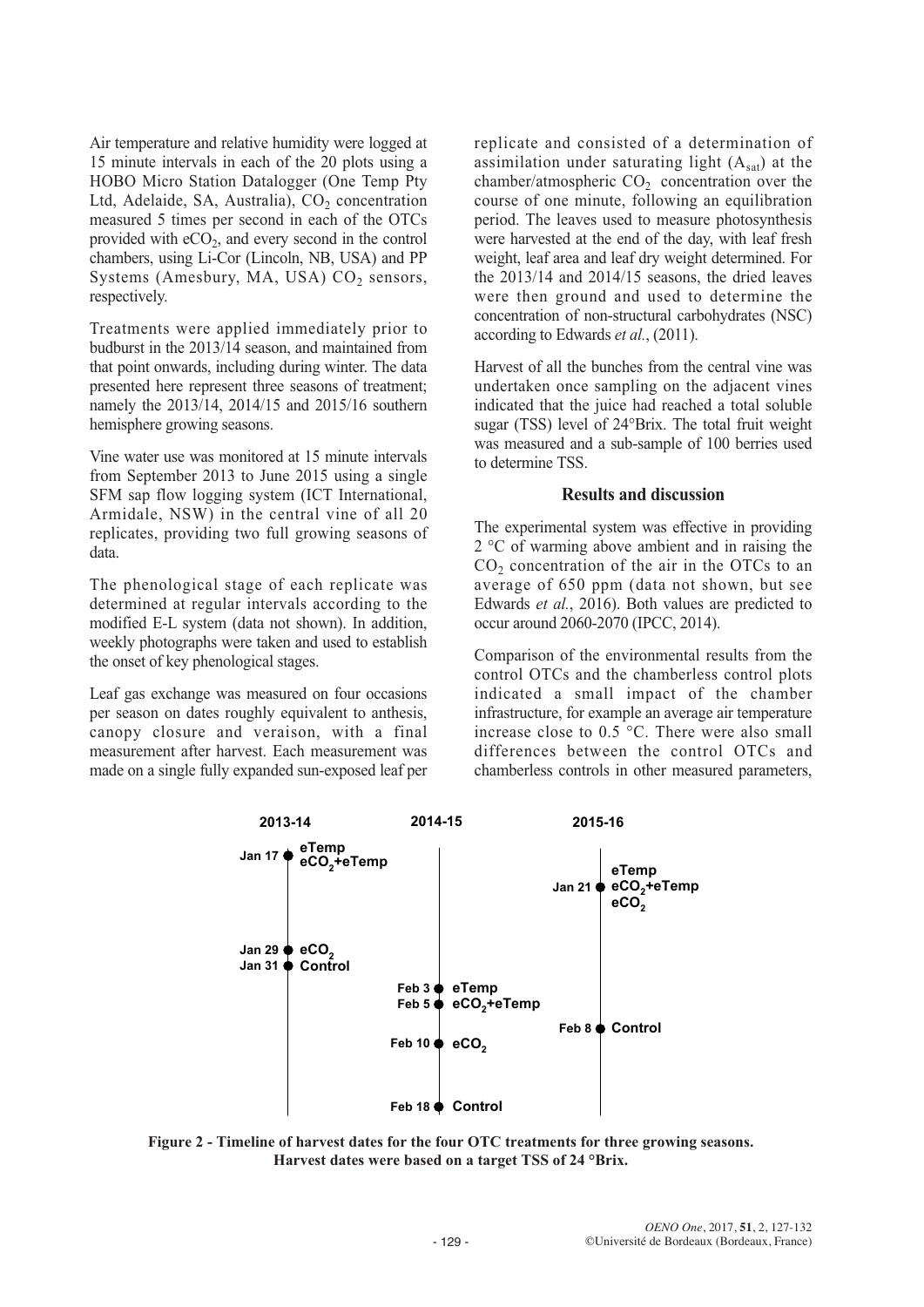such as leaf gas exchange (data not shown), but these were not consistent. Consequently, we have presented the non-heated, ambient  $CO<sub>2</sub> OTC$ chambers as 'controls' in the following figures and discussion.

#### **1. Phenology and harvest**

As the experimental system was only begun a few days prior to budburst in 2013 it was not expected that any effect of the treatments would be observed on the timing of budburst in that season and this was indeed the case (Figure 1a). However, by anthesis in that same season (approximately 45 days later) the two heated treatments reached 50 % capfall earlier than the non-heated treatments (Figure 1b). This advancement of phenology continued and veraison was also advanced in the two warming treatments, with the 50 % coloured berries stage reached ahead of the non-heated treatments, approximately 110 days after budburst (Figure 1c). No significant effect of  $eCO<sub>2</sub>$  nor interaction between warming and  $eCO<sub>2</sub>$ treatments was observed on phenology during the 2013/14 growing season. The effect of warming in advancing phenology was maintained during the two subsequent seasons of treatment, with the addition that from spring 2014 budburst was also advanced (Figure 1). Again, no significant effect of  $eCO<sub>2</sub>$  was observed during the 2014/15 season, but anthesis and veraison were both advanced by the  $eCO<sub>2</sub>$  treatment, relative to controls, in the 2015/16 season (Figure 1), suggesting that the direct effects of  $eCO<sub>2</sub>$  on phenology may increase over time. However, phenology of vines exposed to the combined  $eCO<sub>2</sub>+eTemp$  was not advanced relative to the eTemp treatment.



**Figure 3 - Assimilation under saturating light of leaves from vines grown under control conditions (black bars), 2 °C of warming (dark grey and pale grey bars**) **and elevated**  $CO<sub>2</sub>$ **(grey and pale grey bars).**

Data are means of field reps  $\pm$ SE (n=4), averaged across three (2014/15) or four (2013/14 & 2015/16) timepoints.

Harvest date was determined by attainment of 24°Brix and was advanced by at least two weeks in the eTemp treatments in all growing seasons (Figure 2). This represented a shorter maturation period, despite the advancement in veraison that was also observed in these treatments. The eTemp and  $eCO<sub>2</sub> + eTemp$  treatments only separated in one season (2014/15) and only by two days. However, the  $eCO<sub>2</sub>$ treatment had an increasing effect with each season; two days advancement in the first season, eight days in the second and 18 days in the third. As with the phenology results, the effect of  $eCO<sub>2</sub>$  on the rate of TSS accumulation, represented by harvest date, indicated that the effect of increasing atmospheric  $CO<sub>2</sub>$  concentration was increasing with the duration of the  $eCO<sub>2</sub>$  treatment.

Fruit yield of control vines varied from 12.8 kg vine-1 in 2014 to 18 kg vine<sup>-1</sup> in 2015. The lower figure may have been due, at least partly, to a heat wave prior to harvest that appeared to have the greatest impact on the eTemp treatment; resulting in a yield of only 9.7 kg vine-1. There were no significant effects of warming on yield in either 2015 or 2016. There was also no significant effect of  $eCO<sub>2</sub>$  in 2014 or 2016, but both the eCO<sub>2</sub> and eCO<sub>2</sub>+eTemp treatments had a greater yield in 2015; 16.9 and 17.4 kg vine-1, respectively. Bindi *et al.*, (2001) reported increased fruit dry mass per  $m<sup>2</sup>$  of ground area from grapevines grown under 550 ppm and 700 ppm of  $CO<sub>2</sub>$  in two consecutive seasons, albeit from vines with a very different management system than in use here.

# **2. Leaf physiology**

Whilst the warming treatment had the potential to directly impact any enzymatic processes, the major



**Figure 4 - Non-structural carbohydrate concentration of leaves from vines grown under control conditions (black bars), 2 °C of warming (dark grey and pale grey bars) and elevated CO2 (grey and pale grey bars).**

Data are means of field reps  $\pm$ SE (n=4), averaged across four timepoints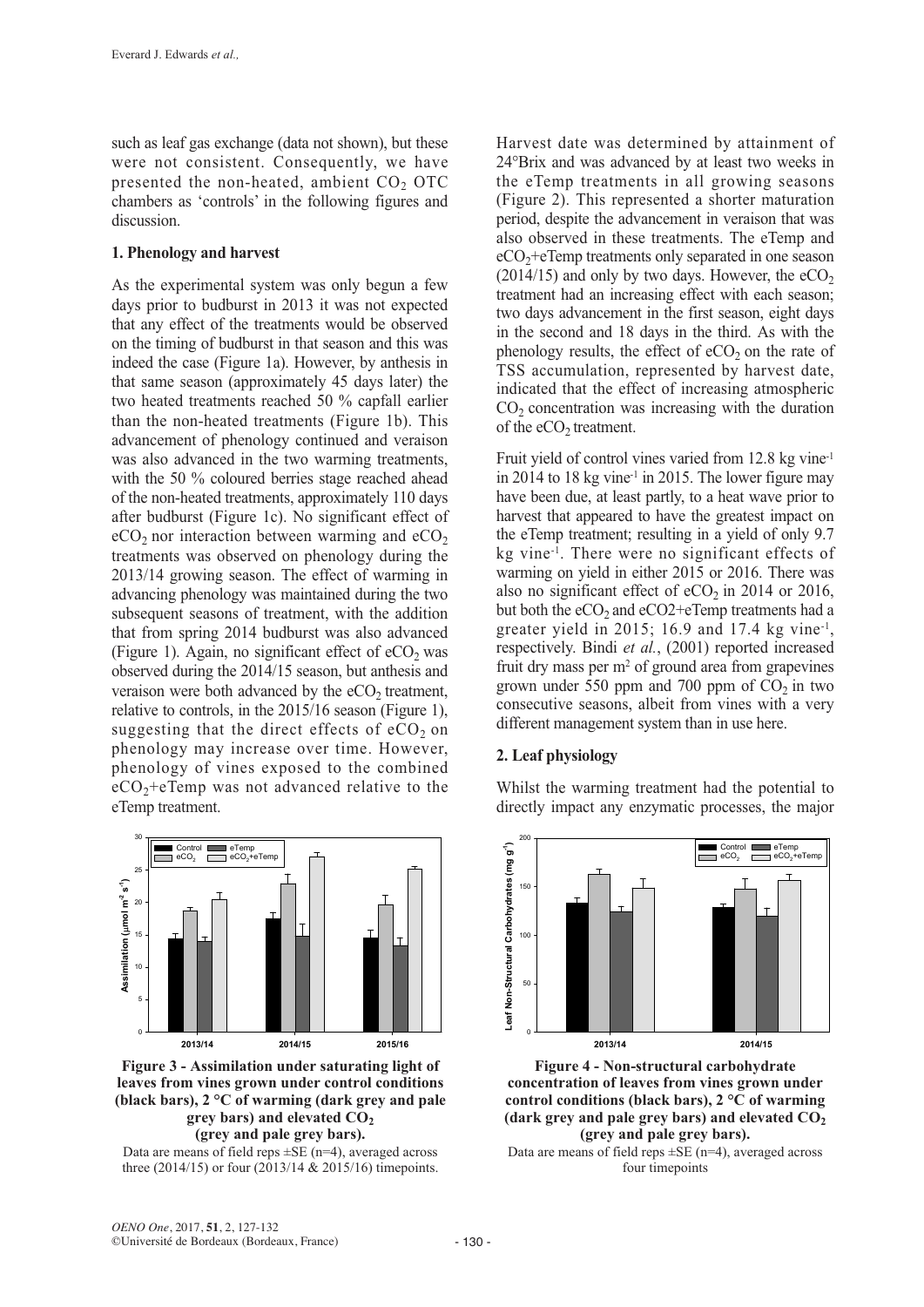effect of elevated  $CO<sub>2</sub>$  on  $C<sub>3</sub>$  plants is to increase photosynthetic rates (Campbell *et al.*, 1990), affecting carbohydrate availability and thus other processes limited or regulated by that availability. Measurements of photosynthesis (as  $A<sub>sat</sub>$ ), made throughout the three seasons demonstrated this;  $A_{sat}$ was 30-40% higher in the  $eCO<sub>2</sub>$  treatments than the treatments with ambient air  $CO<sub>2</sub>$  concentrations (Figure 3), approximately 390 ppm of  $CO<sub>2</sub>$ .

There was no reduction in the  $CO<sub>2</sub>$  effect during the season (data not shown) or between seasons. In all three seasons, the eTemp treatment had  $A_{\text{sat}}$  rates that were not different to controls, but the  $eCO<sub>2</sub>+eTemp$ treatment had significantly higher photosynthetic rates than  $eCO<sub>2</sub>$  alone (Figure 3).

This interaction between  $eCO<sub>2</sub>$  and warming on maximum photosynthetic rates has the potential for a significant impact in the long-term, due to its potential effect on carbohydrate availability, and demonstrates the ongoing need for experimental work that examines the interaction between these two climate variables in the field.

The influence of the treatments on carbohydrate availability was examined by analyzing the NSC in leaves, specifically the same leaves on which photosynthetic rates were measured. The 2015/16 season data was not available at the time of writing, but the data from the two previous seasons demonstrated a significant effect of the  $eCO<sub>2</sub>$ treatments, with a 15- 20% increase in NSC, relative to ambient  $CO<sub>2</sub>$  treatments (Figure 4). There was no clear effect of the warming treatments, even the thoughe $CO_2$ +eTemp treatment that had higher photosynthetic rates. However, respiration rates, which could be expected to have been influenced by warming as leaf temperatures were higher (data not shown), and NSC export were not measured and differences in these processes could explain differences between treatment effects on A<sub>sat</sub> and on NSC.

Stomatal conductance of  $C_3$  plants grown under  $eCO_2$ is commonly lower than plants grown under current atmospheric  $CO<sub>2</sub>$  concentrations (Ainsworth and Rogers 2007). This was observed in all three seasons for the  $eCO<sub>2</sub>$  treatment, relative to control (Figure 5). In contrast, the eTemp treatment did not significantly alter stomatal conductance, corroborating the observations in our previous work (Sommer *et al.*, 2012). The  $eCO<sub>2</sub> + eTemp$  treatment also did not significantly affect conductance, relative to controls. The intercellular  $CO<sub>2</sub>$  concentration of the  $eCO<sub>2</sub>+eTemp$  treatment was not different to the  $eCO<sub>2</sub>$ 

treatment, suggesting that the higher photosynthetic rates of this treatment, compared with  $eCO<sub>2</sub>$  alone, may be driving a higher stomatal conductance due to the impact of those rates on intercellular  $CO<sub>2</sub>$ concentrations (Mott 1988).

Transpiration rates, reflecting stomatal conductance, were lower for vines in the  $eCO<sub>2</sub>$  treatment compared to the controls (Figure 6). In contrast, vines in the  $eCO<sub>2</sub> +eTemp$  treatment had higher rates, but only in 2015/16, which also happened to be the season with the highest absolute rates, probably due to the warmer weather conditions in that season. Whole season water use, measured by sapflow, exhibited similar treatment effects to the leaf level transpiration rate in the control,  $eCO_2$  and  $eCO_2$ +eTemp treatments (Figure 7), but was highest in the eTemp treatment despite the lack of an effect on leaf level transpiration rates. This may have been due to the retention of leaves on vines longer compared to the controls (visual observation only, no formal assessment made), higher rates of transpiration outside the midday period where leaf level measurements were made, e.g. early/late in the day or at night, or a less obvious factor.

#### **Conclusions**

Warming had an impact on vine phenology from shortly after the treatment was applied onwards, advancing phenology significantly at all major stages. In contrast,  $eCO<sub>2</sub>$  only started to affect phenology in the third season after treatments began. To date, there has been no evidence of an additive effect of the two treatments, with phenology of the  $eCO<sub>2</sub> +eTemp$  matching that of the eTemp treatment. Although warming alone had little effect on leaf physiology, there was a strong interaction between



**Figure 5. Stomatal conductance of leaves from vines grown under control conditions (black bars), 2°C of warming (dark grey and pale grey bars) and elevated CO2 (grey and pale grey bars).** Data are means of field reps ±SE(n=4), averaged across three (2014/15) or four (2013/14 & 2015/16) timepoints.